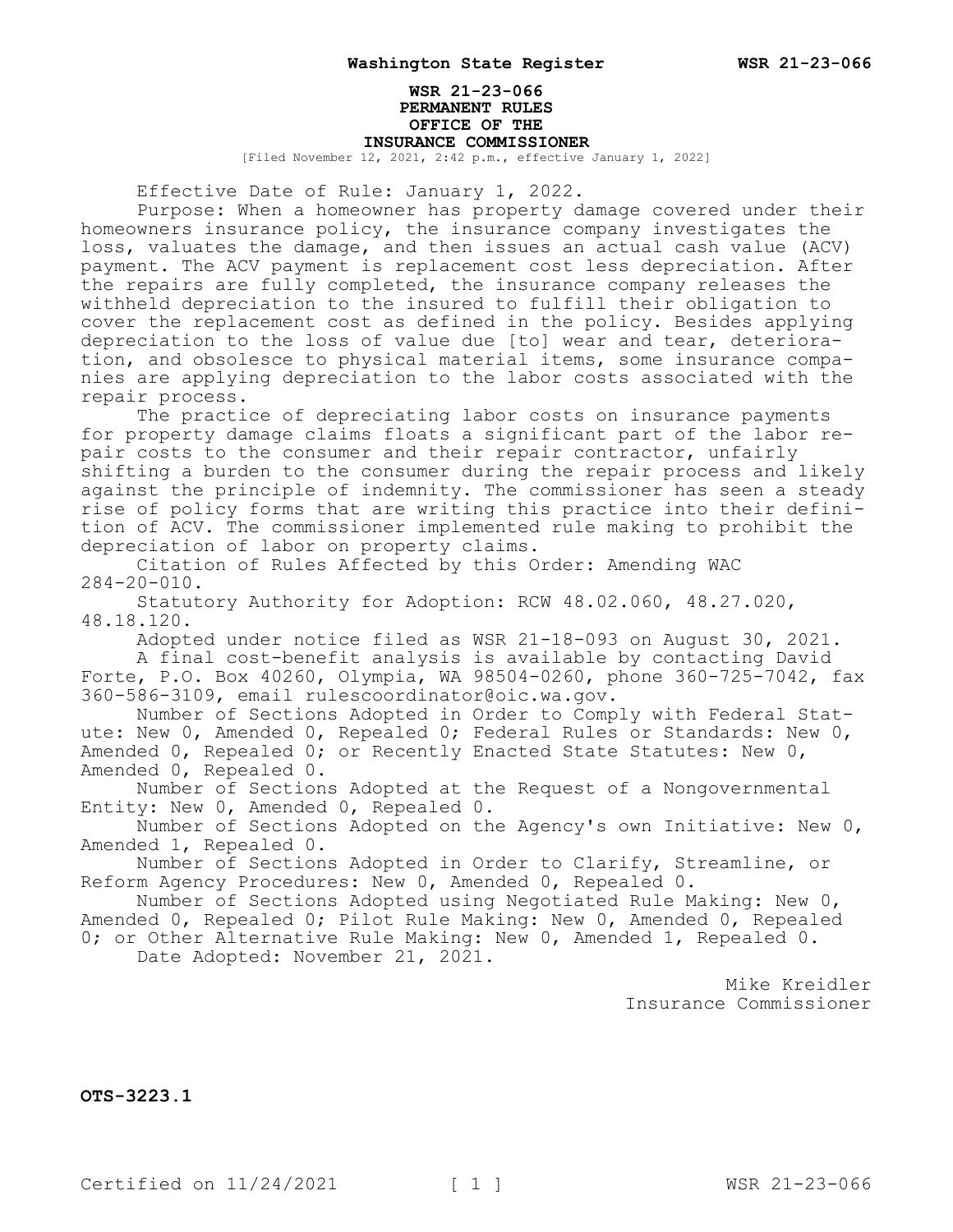AMENDATORY SECTION (Amending Order R 77-2, filed 4/28/77)

**WAC 284-20-010 Standard fire policies.** (1) This regulation is promulgated pursuant to RCW 48.18.120(1) to define and effect reasonable uniformity in all basic contracts of fire insurance.

(2) All policies which include coverage against loss or damage by fire are hereby defined to be basic contracts of fire insurance unless they come within the scope of insurance code provisions, or regulations adopted by the commissioner, providing that they may be regarded as marine, inland marine, vehicle, or casualty policies.

(3) Except for the provisions of the next succeeding three paragraphs, no company shall issue any basic contract of fire insurance covering property or interest therein in this state other than on the form known as the 1943 New York Standard Fire Insurance Policy, herein referred to as the "standard fire policy": Provided, however, that such form shall be modified to conform to RCW 48.18.290 with respect to the number of days' notice of cancellation required. In addition, such form shall be modified as necessary to conform to WAC 284-20-020 with respect to inception and expiration times. Such modifications may be by endorsement.

(a) Insurers issuing a standard fire policy pursuant to this regulation are hereby authorized to affix thereto or include therein a written statement that the policy does not cover loss or damage caused by nuclear reaction or nuclear radiation or radioactive contamination, all whether directly or indirectly resulting from an insured peril under said policy: Provided, however, that nothing herein contained shall be construed to prohibit the attachment to any such policy of an endorsement or endorsements specifically assuming coverage for loss or damage caused by nuclear reaction or nuclear radiation or radioactive contamination provided such assumption clause has been filed with and approved by the commissioner in accordance with RCW 48.18.100.

(b) The pages of the standard fire policy issued pursuant to this regulation may be renumbered and the format rearranged for convenience in the preparation of individual contracts, and to provide space for the listing of rates and premiums for coverages insured thereunder or under endorsement attached to or printed thereon, and such other data as may be conveniently included for duplication on daily reports for office records.

(c) As an alternative form, a form written in clear, understandable language, which provides terms, conditions and coverages not less favorable to the insured than the "standard fire policy," may be used. Such alternative form may be incorporated in or integrated within a form providing other or additional coverages, as, for example, a homeowners policy or a special multiperil policy. The intent of this subsection is to permit understandable plain language policies and package policies without diminishing any rights an insured would have under the 1943 New York Standard Fire Insurance Policy.

(d) By use of such alternative form, an insurer certifies that it is not less favorable to the insured than the "standard fire policy." If, in the adjustment of claims, any provision of the "standard fire policy" applicable to such claims is found to be more favorable to the insured than the alternative form used, then provisions of the "standard fire policy" shall govern.

(4) Except for the intrinsic labor costs that are included in the cost of manufactured materials or goods, the expense of labor necessary to repair, rebuild, or replace covered property is not a component